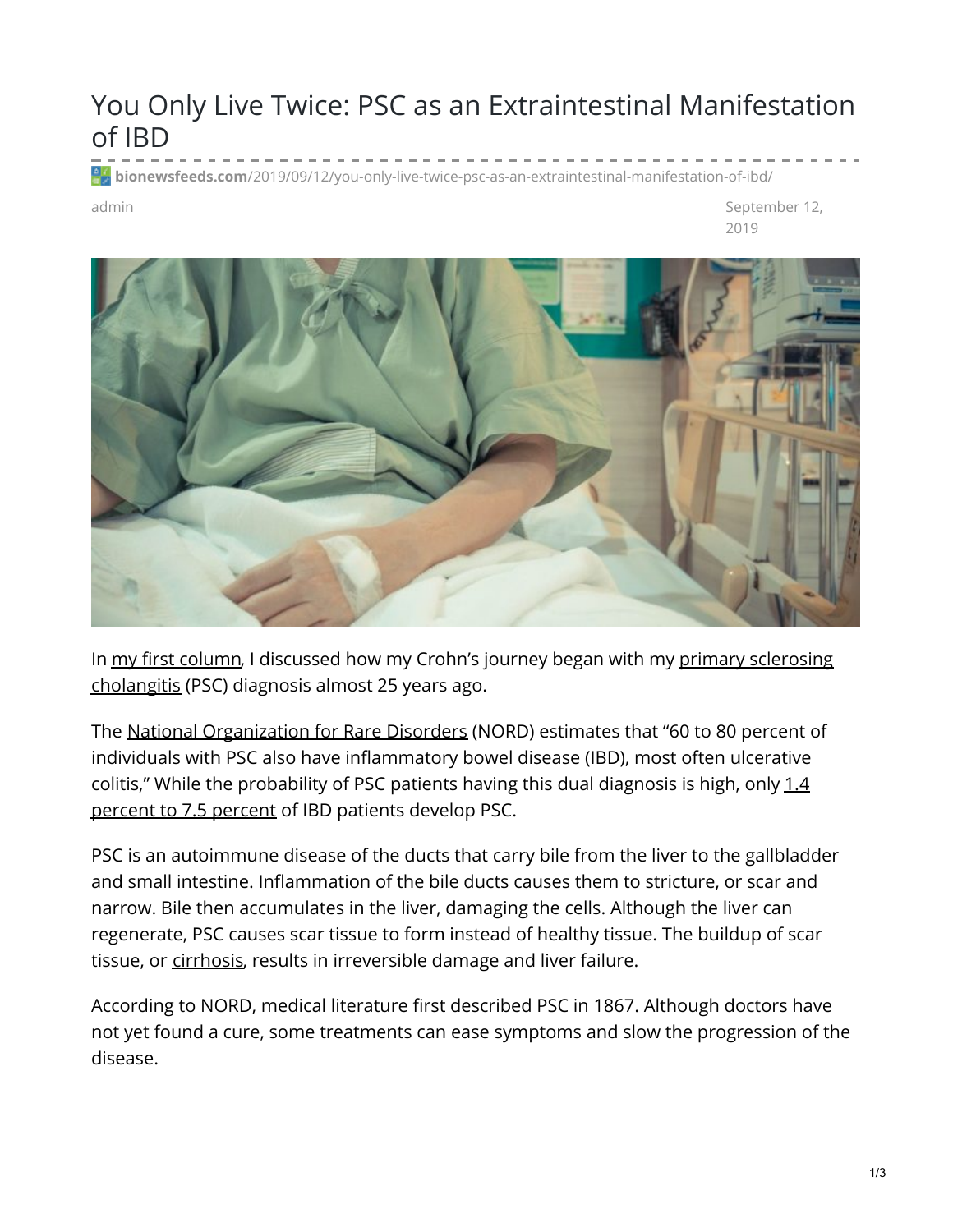One treatment is endoscopic balloon dilation. After my PSC diagnosis, my gastroenterologist (GI) performed an endoscopic retrograde [cholangiopancreatography](https://gi.org/topics/ercp-a-patients-guide/) to assess my strictures. During the procedure, he inserted balloons to open the worst of the ducts. He performed the procedure as needed depending on the severity of my symptoms until I changed gastroenterologists after my Crohn's diagnosis in 2006.

Two common medications to treat PSC are prednisone and ursodiol. As with the treatment for IBD, the corticosteroid prednisone acts as an anti-inflammatory. Because of the adverse effects of longterm prednisone use, my GI took me off prednisone and prescribed ursodiol.

Ursodiol is a synthetic form of ursodeoxycholic acid, the natural bile acid in the liver. This recommended, but controversial, treatment can decrease liver inflammation and improve liver function by increasing bile flow. I took ursodiol for more than a decade up until my transplant.

The only "cure" for PSC is a liver [transplant](https://www.mayoclinic.org/tests-procedures/liver-transplant/about/pac-20384842) once the patient has reached end-stage liver disease. Indications of liver failure include [ascites](https://www.hopkinsmedicine.org/health/conditions-and-diseases/ascites), kidney [impairment,](https://liverfoundation.org/for-patients/about-the-liver/the-progression-of-liver-disease/#1528336110805-306e9f57-a1bc) and hepatic [encephalopathy.](https://rarediseases.org/rare-diseases/hepatic-encephalopathy/)

Ascites occurs when fluid collects in the abdomen and the lower legs. At least nine months before my liver failed, my knees began hurting when walking and kneeling. I thought I was getting arthritis as another [symptom](https://www.arthritis.org/about-arthritis/types/inflammatory-bowel-disease/) of Crohn's or just getting older, but the swelling in my legs was putting pressure on my joints. When my gynecologist noted my abdominal bloating that summer and I noticed my clothes fit tighter, I attributed it to IBD. Ascites had also caused me to become short of breath when walking, which I blamed on [anemia](https://www.nhlbi.nih.gov/health-topics/iron-deficiency-anemia).

I noticed something wrong with my kidneys the day before I was admitted to the hospital. Despite ingesting nothing but liquids, I couldn't urinate. I was planning to call my primary care physician when my GI called to tell me my recent bloodwork results had been faxed to the transplant hepatologist and for me to wait for her call.

When she called, she wanted me to admit myself to the transplant hospital in San Antonio. I was still at work in San Marcos — halfway between San Antonio and my home in Austin so she told me I could go home first. After I packed some clothes, my husband drove me to the hospital, where we learned that I was in kidney and liver failure and had [sepsis](https://www.mayoclinic.org/diseases-conditions/sepsis/symptoms-causes/syc-20351214).

Ironically, I was too sick to receive a transplant. I spent the next week and a half in ICU receiving antibiotics and on *[dialysis](https://www.kidney.org/atoz/content/dialysisinfo)*. During that time, hepatic encephalopathy (HE) set in. HE can cause confusion and mental impairment.

I remember trying to pay bills and balance my checkbook. I could write the numbers but couldn't perform simple subtraction. When I wrote a check for my husband to deposit, he had to bring it back because I had signed the memo section. Having HE has been the scariest point of my health journey, even more so than possibly dying.